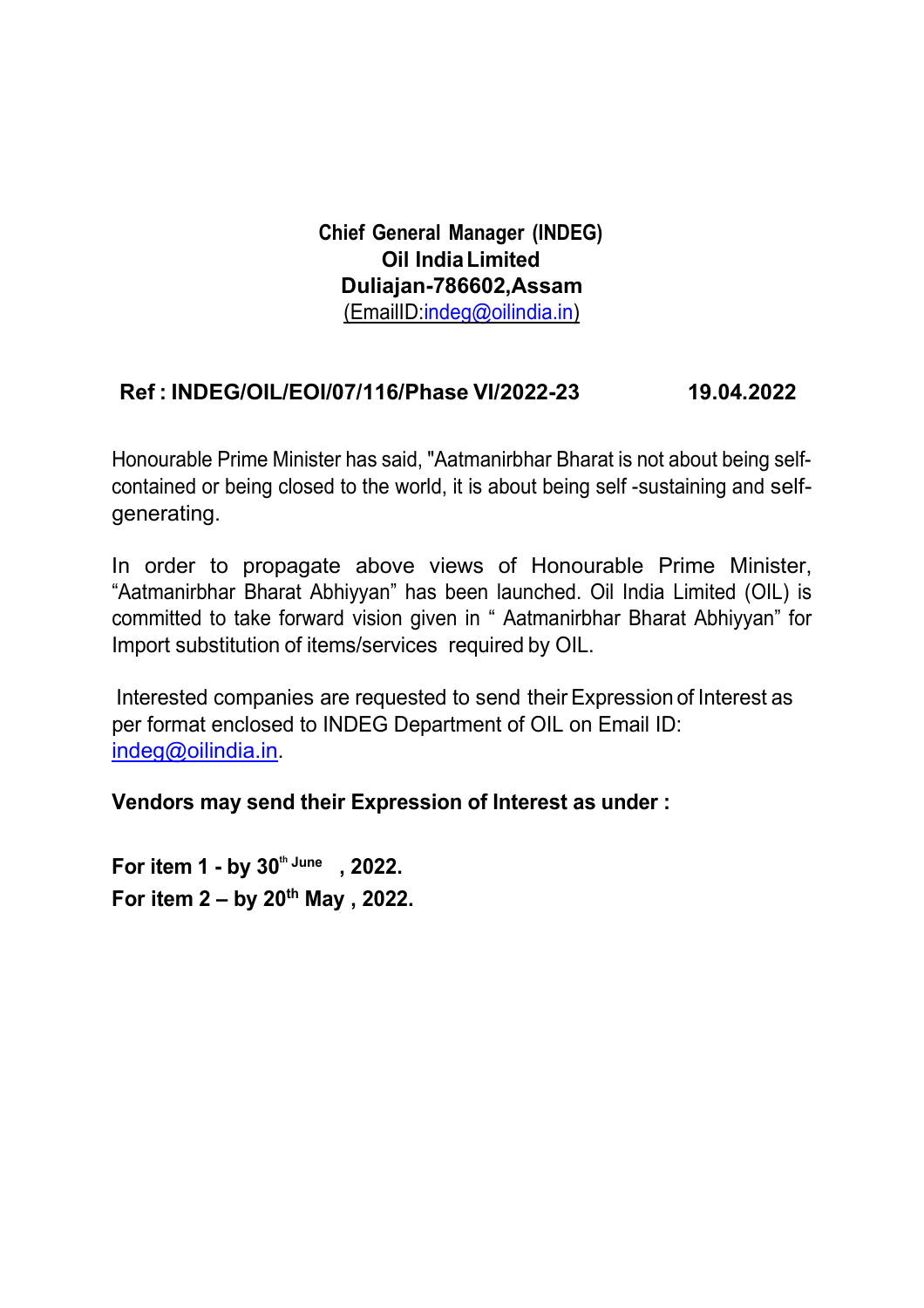#### (Please type on your Letter Head )

To **Chief General Manager (INDEG)** Oil India Limited Duliajan-786602 Assam (Email ID : indeg@oilindia.in)

Ref. No……………. Date :

# **Expression of Interest (For Import substitution)**

1. Company Details

|                | <b>Company Name</b>                                                                             |  |
|----------------|-------------------------------------------------------------------------------------------------|--|
|                | Whether manufacturer . If not, whether<br>dealer, distributor etc.                              |  |
| $\overline{2}$ | Location                                                                                        |  |
| 3              | <b>Address</b>                                                                                  |  |
| 4              | <b>Contact Person</b>                                                                           |  |
| 5              | E-mail ID                                                                                       |  |
| 6              | Mobile/Cell Phone No                                                                            |  |
| 7              | <b>Product Proposed for Development</b>                                                         |  |
| 8              | Quantity Offered for Field Trial (Based on field<br>requirement, actual quantity to be decided) |  |
| 9              | <b>Delivery Schedule</b>                                                                        |  |
| 10             | <b>Estimated Price of the Product / Unit</b>                                                    |  |
| 11             | Have you supplied this item to Indian Oil & Gas<br>Companies (names of companies)               |  |

2. Details with copies of relevant documents

|                | Details of infrastructure available                                                                                                                                             |
|----------------|---------------------------------------------------------------------------------------------------------------------------------------------------------------------------------|
| 2              | Manpower details                                                                                                                                                                |
| 3              | Equipment, Machineries & testing details available                                                                                                                              |
| $\overline{4}$ | <b>Existing product details</b>                                                                                                                                                 |
| 5              | Copy of last two years Audited Balance Sheet of the Company                                                                                                                     |
| 6              | Copyof company Incorporation Certificate along with Memorandum of Association (MOA) /<br>Articles of Association (AOA) OR Copyof partnership deed in case ofpartnership company |
| 7              | Copy of GST Registration Certificate                                                                                                                                            |
| 8              | Copy of PAN Card                                                                                                                                                                |
| 9              | Copy of MSME Certificate, if any                                                                                                                                                |
| 10             | Copy of NSIC Certificate, if any                                                                                                                                                |

Name :……………………..…….. Signature ……………… Designation……………………………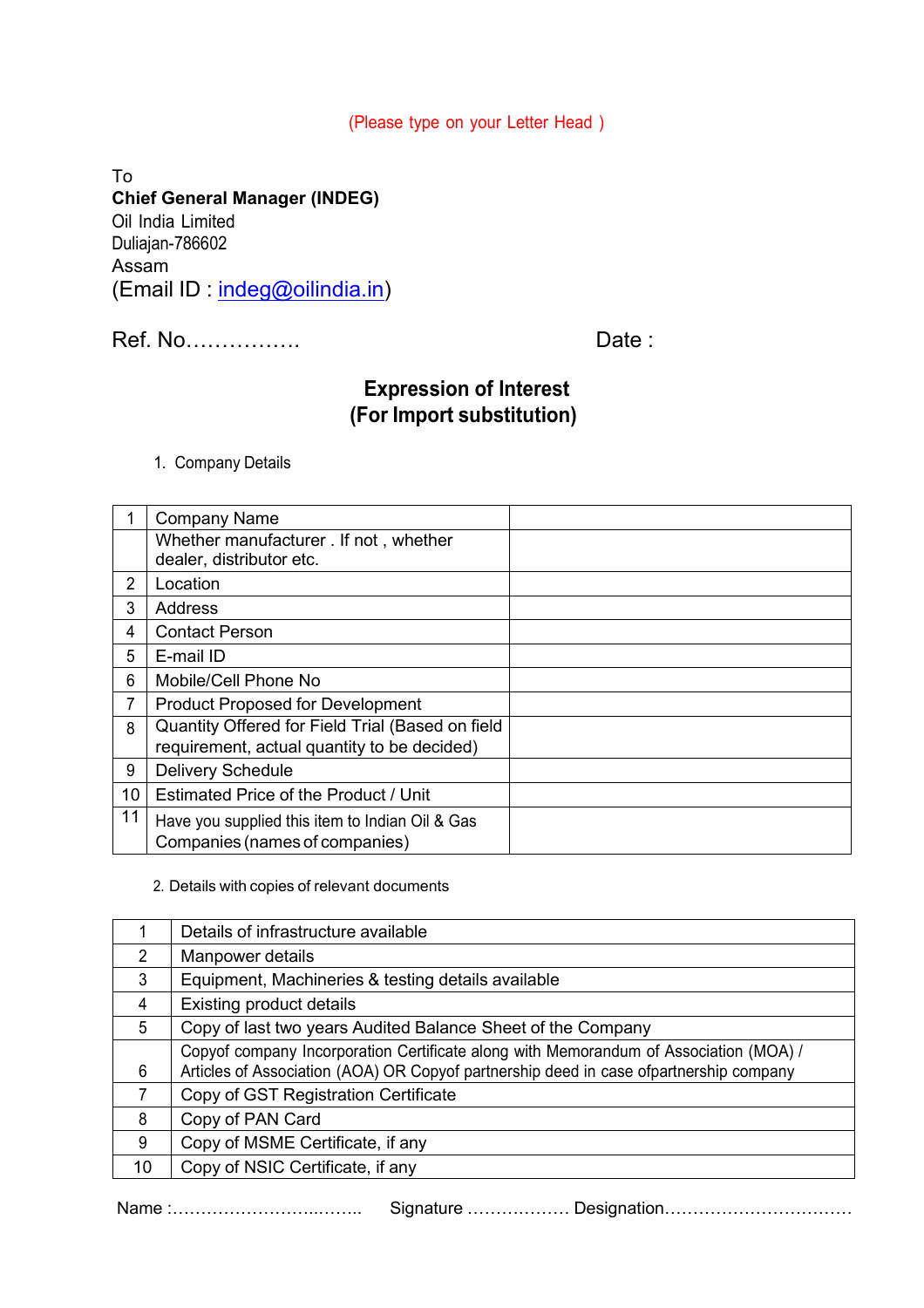### **Items/Service List**

| SI. no.        | <b>ITEM DESCRIPTION</b>                                                                              |
|----------------|------------------------------------------------------------------------------------------------------|
|                | Nano-Graphene based Lubricant                                                                        |
| $\overline{c}$ | Evacuation and cleaning of Crude Oil storage Tank bottom sludge by Robotic process -<br>2 Nos. tanks |

The Scope of Work of Item – 2 is as under :

#### **Scope of Work for Evacuation and Cleaning of Tank Bottom Sludge of Crude Oil Storage Tanks by Robotic Process**

| Tank No- 8 & 9A at CTF - Duliajan, District - Dibrugarh, Assam |                                                                             |  |  |  |
|----------------------------------------------------------------|-----------------------------------------------------------------------------|--|--|--|
| a) Type                                                        | <b>External Floating Roof</b>                                               |  |  |  |
| b) Capacity                                                    | 10000 KL                                                                    |  |  |  |
| c) Dimensions                                                  | Height: 10.97 M & Diameter: 36.6 Meter                                      |  |  |  |
| d) Tank Heating Coil                                           | The Tank has inbuilt 100 MM (4") NB Heating / Steam Coil(s) inside the tank |  |  |  |
|                                                                | (at an approximate height of 200 MM from the tank bottom plates) for        |  |  |  |
|                                                                | heating of the Tank Contents. (Copy of Drawing No: OIL-5742 attached).      |  |  |  |
| e) Estimated Tank                                              | 1500 CuM                                                                    |  |  |  |
| Bottom Sludge (Per                                             | Note: The actual quantity of the tank bottom sludge to be removed shall be  |  |  |  |
| Tank)                                                          | jointly estimated by OIL's representative and Contractor / Contractor's     |  |  |  |
|                                                                | Representative before starting of the job by taking tank dips and payments  |  |  |  |
|                                                                | shall be made as per actual sludge volume only.                             |  |  |  |
| Scope of Work                                                  |                                                                             |  |  |  |

### **A. General:**

1. The offered Robotic process should evacuate at least 90% of the Tank Bottom sludge from the Tank.

- 2. There must not be any requirement of "Man Entry" inside the Tank till 90% of Tank Bottom Sludge is evacuated.
- 3. All the equipment required go inside the tank (ie: Zone-0) should have to be duly ATEX Zone-0 Certified.
- 4. Any equipment required to be installed inside the Tank Dyke wall should have to be duly ATEX Zone-0 Certified.
- 5. Any equipment for Controlling / Monitoring the process shall have to be installed out side the tank dyke wall.
- 6. Crude Oil, if required as solvent shall be supplied by OIL. However, the estimated amount of solvent required for Sludge Removal to be indicated by the bidder along with the offer. The crude oil required for the process shall be supplied by OIL, with an arrangement for proper measurement and custody transfer.
- 7. The sludge evacuated from the Tank has to transferred to OIL's Sludge Processing Plant located near OIL's Dikom OCS approximately 50 KMs away from Duliajan. The requisite Tankers for the job shall have to be arranged by the Contractor. The mandatory approval from SPCB for under the Provision of the Hazardous and Other Wastes (Management & Transboundary Movement) Rules, 2016 for Transportation of the Sludge shall have to be obtained by the Contractor. (Optional Item)
- 8. Provisioning of all requisite power supply (DG Sets) for operation of the Sludge Removal Plant, Nighttime illumination of the plant etc. shall be under Contractor's Scope.
- 9. All piping job required for the job shall be under the Contractor's Scope.
- 10. All equipment, manpower, consumable etc required for the job shall be under the scope of the Contractor.
- 11. The job shall be treated as successful and complete upon achieving of ZERO LEL reading all through out the tank.
- 12. Water if required for the job shall be supplied by OIL as Free Issue Item.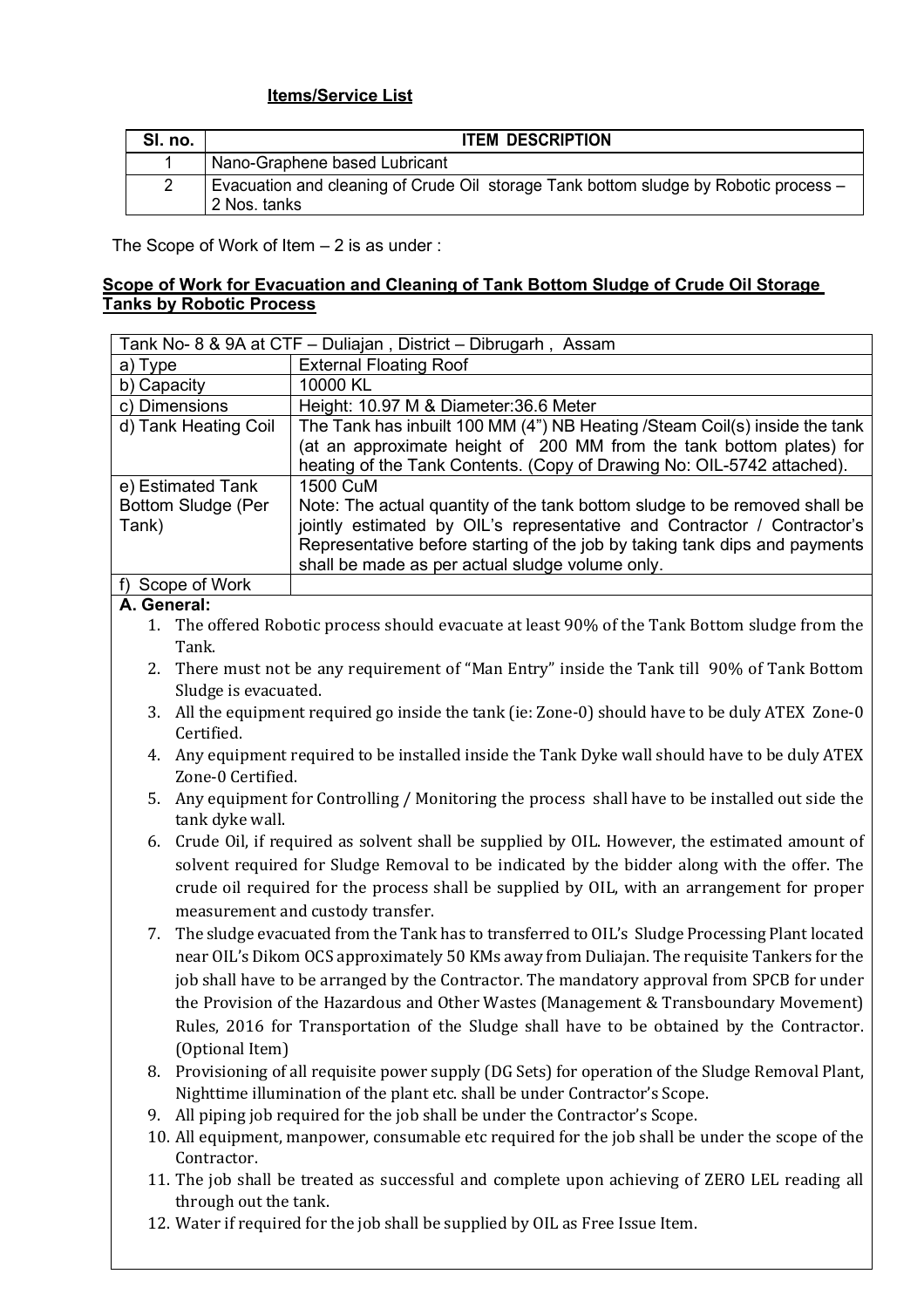| SI<br><b>No</b> | <b>Description of Work</b>                                                                                                                                                                                                                                                                                                                                                                                                                                                                                                                                                                                                                                                                                                                                                                                                                                                                                                                                                                                                                                                                                                                                                                                                                                                                                                                                                                          | <b>Unit</b>    | Qty  |
|-----------------|-----------------------------------------------------------------------------------------------------------------------------------------------------------------------------------------------------------------------------------------------------------------------------------------------------------------------------------------------------------------------------------------------------------------------------------------------------------------------------------------------------------------------------------------------------------------------------------------------------------------------------------------------------------------------------------------------------------------------------------------------------------------------------------------------------------------------------------------------------------------------------------------------------------------------------------------------------------------------------------------------------------------------------------------------------------------------------------------------------------------------------------------------------------------------------------------------------------------------------------------------------------------------------------------------------------------------------------------------------------------------------------------------------|----------------|------|
| 10              | Mobilization for Sludge Removal: The job involves transportation<br>of Plant and Machinery from Contractor's premises to CTF,<br>Duliajan. The contractor to carry out installation and commissioning<br>of Plant and Machinery along with all associated piping to make the<br>plant ready for operation. All Civil Engg. Works shall be under the<br>Contractor's Scope.                                                                                                                                                                                                                                                                                                                                                                                                                                                                                                                                                                                                                                                                                                                                                                                                                                                                                                                                                                                                                          | Job            | 01   |
| 20              | <b>Erection of Barricade Wall: Erection of Barricade Wall around the</b><br>Tank Bundh area for isolation of the tank. The job involves erection<br>of 6 M High X 240 M (approx.) temporary wall of CGI sheets. All<br>materials required for the job to be supplied by the Contractor.                                                                                                                                                                                                                                                                                                                                                                                                                                                                                                                                                                                                                                                                                                                                                                                                                                                                                                                                                                                                                                                                                                             | Job            | 01   |
| 30              | <b>Isolation of the tank:</b> Dismantling of all the valves and connections<br>associated with the tank, to isolate the tank from the system as per<br>the advice of OIL's representative.                                                                                                                                                                                                                                                                                                                                                                                                                                                                                                                                                                                                                                                                                                                                                                                                                                                                                                                                                                                                                                                                                                                                                                                                          | Job            | 01   |
| 40              | Digging / Construction of pit: Digging of one pit of size: 10m x<br>20m x 2 m (Approx.) for storage of wax, sludge etc. removed from<br>the tank. The exact location for digging shall be shown by OIL's<br>representative.<br>NB:<br>I. This job is an optional job. OIL at its discretion reserves the right<br>to engage the Contractor's services for the said item.<br>II. This job shall have to be taken up only if OIL does not provide<br>Pit(s) for storage of the Sludge to be removed from the Tank.                                                                                                                                                                                                                                                                                                                                                                                                                                                                                                                                                                                                                                                                                                                                                                                                                                                                                    | M3             | 400  |
| 50              | Laying of HDPE sheet: Laying of HDPE sheet inside the walls of<br>the pit dug/ constructed under item no: 50. All the items required for<br>the same to be supplied by the Contractor.<br>NB:<br>Specification of the HDPE sheet to be used should be as<br>L.<br>per IS 15351: 2008 or equivalent.<br>This job is an optional job. OIL at its discretion reserves the<br>Ш.<br>right to engage the Contractor's services for the said item.<br>This job shall have to be taken up only if item no 50 is<br>III.<br>executed or the Pit(s) provided by OIL does not have the<br>requisite HDPE sheet lining.                                                                                                                                                                                                                                                                                                                                                                                                                                                                                                                                                                                                                                                                                                                                                                                        | M <sub>2</sub> | 320  |
| 60              | <b>Sludge Removal by ROBOTIC PROCESS:</b><br>The job involves:<br>Removal of Tank Bottom Sludge by suitable ROBOTIC process<br>wherein "MAN ENTRY" is NOT required for removal of at least 90%<br>of Tank Bottom Sludge. Remainder sludge (if any) may be removed<br>manually by scrapping, water jetting or any other suitable means to<br>make the tank HYDROCARBON FREE (0% LEL Reading), so that<br>HOT JOB can be carried out inside the tank. The job also involves<br>thorough cleaning of inside walls and bottom surfaces of the tank,<br>bottom surfaces of the tank roof/pontoon, heating coils, Articulated<br>Roof Drain Piping, supporting structures inside the tank etc., so that<br>no trace of oil is left inside the tank and 0% LEL Reading is achieved.<br>NB:<br>The offered Robotic process should evacuate at least 90% of the<br>a)<br>Tank Bottom sludge from the Tank.<br>b) There must not be any requirement of "Man Entry" inside the<br>Tank till 90% of Tank Bottom Sludge is evacuated.<br>All the equipment required go inside the tank (ie: Zone-0) should<br>C)<br>have to be duly ATEX Zone-0 Certified.<br>Any equipment required to be installed inside the Tank Dyke wall<br>d)<br>should have to be duly ATEX Zone-0 Certified.<br>Any equipment for Controlling / Monitoring the process shall<br>e)<br>have to be installed out side the tank dyke wall. | M <sub>3</sub> | 1500 |